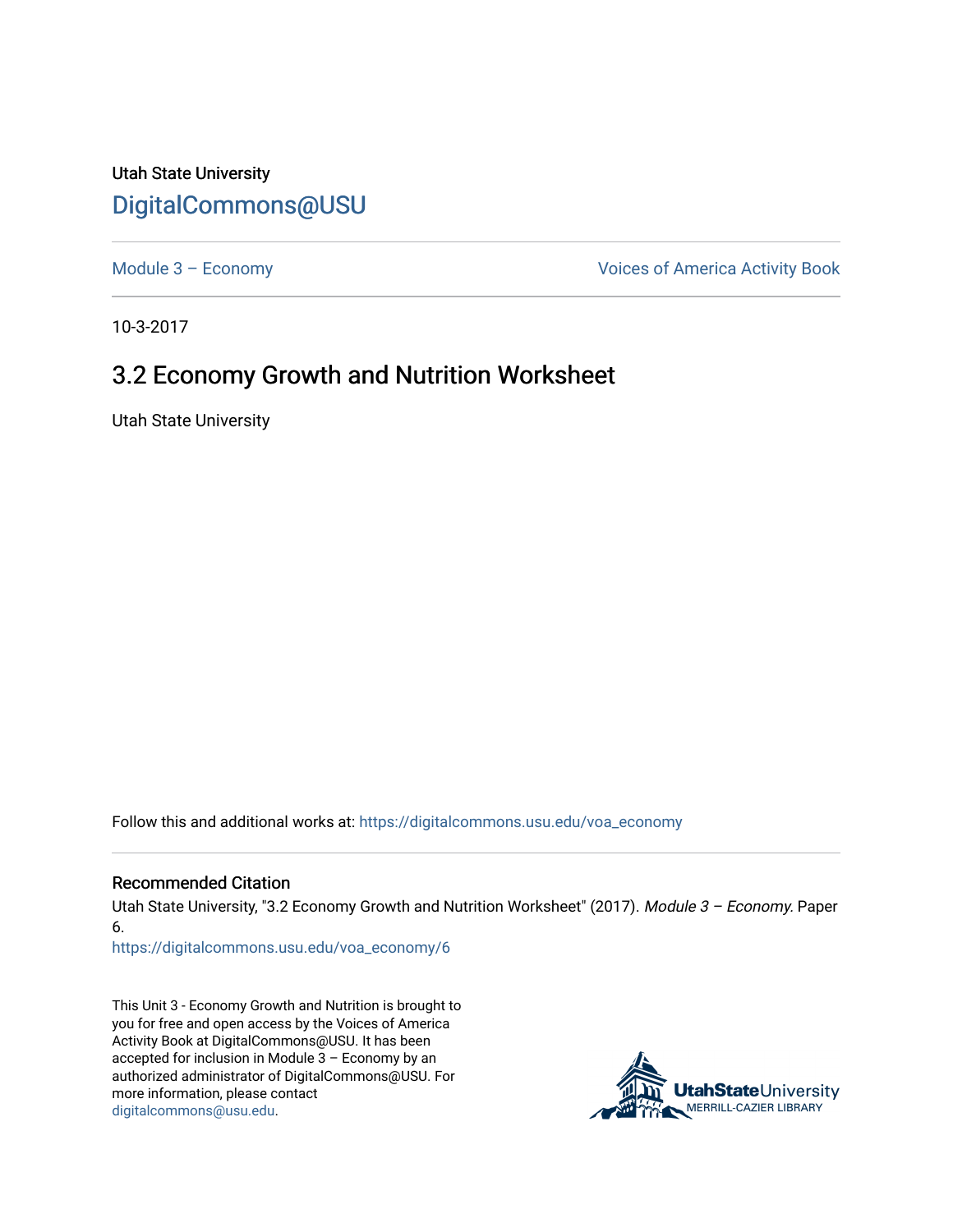## Economy Growth and Nutrition

*A. Listen to the Economy Report and take notes below.*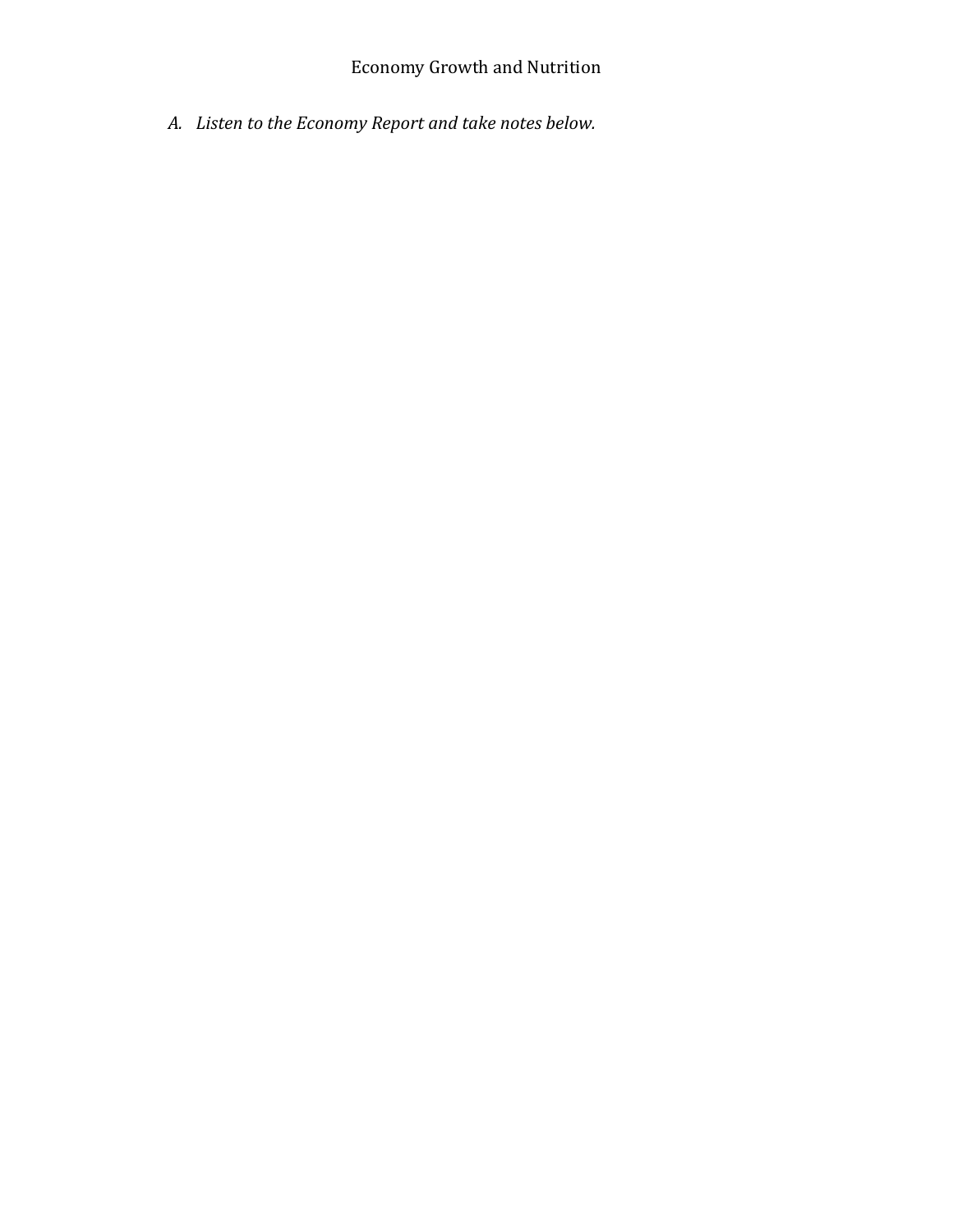- *B. Use your notes to answer the questions below.* 
	- 1. What happens if a nation gets wealthier?
	- 2. Who's Subu Subramanian?
	- 3. What do many people believe improves child health in developing countries?
	- 4. How has India's GDP been changing?
	- 5. Which countries have a higher growth rate: India or Western countries?
	- 6. How many India's children are underweight?
	- 7. What ahs happened to the percentage of underweight children in India since

1990?